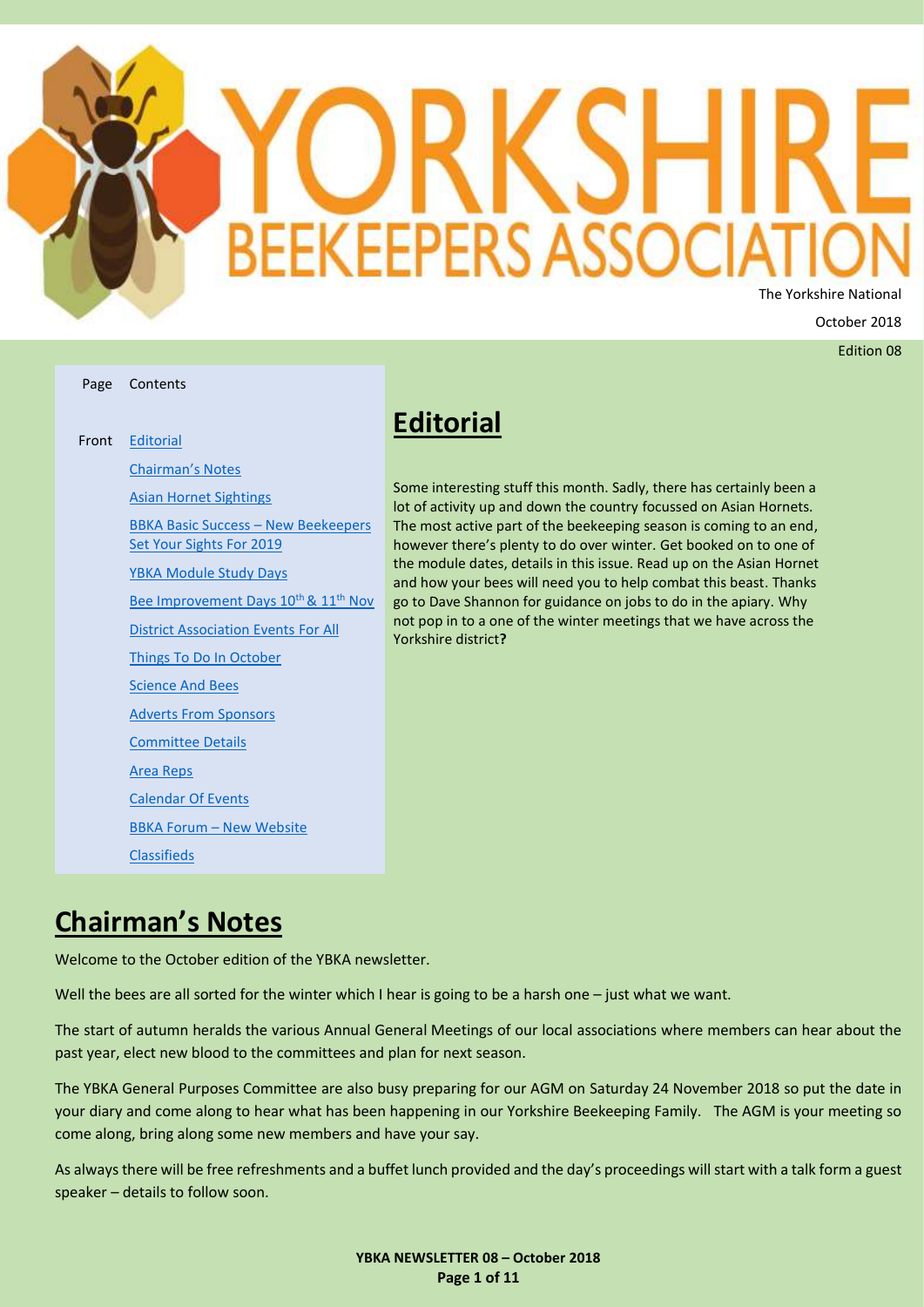As mentioned in last month's newsletter our new Education officer has done a tremendous amount of work in arranging a Bee Improvement Course run by Roger Patterson and to be held in York on 10 November and Huddersfield on 11 November. So, let's have one final push and give the event the support that it deserves.

And finally – I have just read an interesting article on research into improving bee health carried out by North Carolina State University and the University of Massachusetts Amherst.

They have shown that two different species of bees fed on a diet of sunflower pollen had dramatically lower rates of infection by specific pathogens. Bumble bees were one of species studied but more of interest to beekeepers is that the Sunflower pollen also protected Apis Mellifera from Nosema Ceranae!

Phil Gee

<span id="page-1-0"></span>YBKA Chairman

# **Asian Hornet Sightings**

Asian Hornet sighted this last month and confirmed in three places by the NBU.

In Fowey, Cornwall a nest has been destroyed and two new sightings confirmed in Liskeard and Hull

THE BBKA IS URGING ITS MEMBERS TO ACT NOW IN ORDER TO HELP THE GOVERNMENT IN THE DETECTION OF ASIAN HORNETS

**Defra has issued new advice that all beekeepers in areas of the country where there are no Asian Hornets at the moment should set out MONITORING traps for Asian Hornets baited with meat or fish**

For an NBU guide on how to make a trap, clic[k here](https://www.google.com/url?sa=t&rct=j&q=&esrc=s&source=web&cd=1&cad=rja&uact=8&ved=2ahUKEwjEvYmAn7HdAhVrCcAKHdi_D7AQFjAAegQIBBAC&url=http%3A%2F%2Fwww.nationalbeeunit.com%2FdownloadNews.cfm%3Fid%3D122&usg=AOvVaw0ZVUl_44a9NFNMCOk4gHHN) ( this is PDF document)

For an NBU video guide on how to make an Asian hornet trap, click [here](https://www.youtube.com/watch?v=CR6MUekAjMo) (you tube video)

Government news article [here.](https://www.gov.uk/government/news/asian-hornet-fowey-nest-destroyed-as-two-new-sightings-confirmed-in-liskeard-and-hull)

<span id="page-1-1"></span>An excellent online article here by an Englishman in France who talks about his initial losses and his defence tactics which include stand skirts, muzzles and an electrified fly bat. Full article [here.](https://honeybeesuite.com/beekeeping-with-asian-hornets/)

# **Basic Assessment Information**

The Basic is a great way to consolidate your learning after your first full year of keeping bees and earn a recognised BBKA qualification. **It enables you to start Module exams, if you wish and helps you, through further education, to become a better beekeeper.**

Basic assessments update from 2018

- 20 Candidates achieved a Credit & 10 Passed, a great result!
- 30 out of 31 beekeepers passed their exam, a 96% pass rate, in line with National figure of 95%
- <span id="page-1-2"></span>• Top YBKA Associations for entries were:
	- o Richmond 8; Bradford 6; Doncaster 4; Beverley 4; Leeds & Huddersfield 3

# **2018/19 Winter Module Study Days**

Are you thinking of taking any of the BBKA Module examinations, or currently studying for them?

The YBKA winter module tutorials are the ideal way to learn and study with a group of like**-**minded beekeepers**.**

**YBKA NEWSLETTER 08 – October 2018 Page 2 of 11**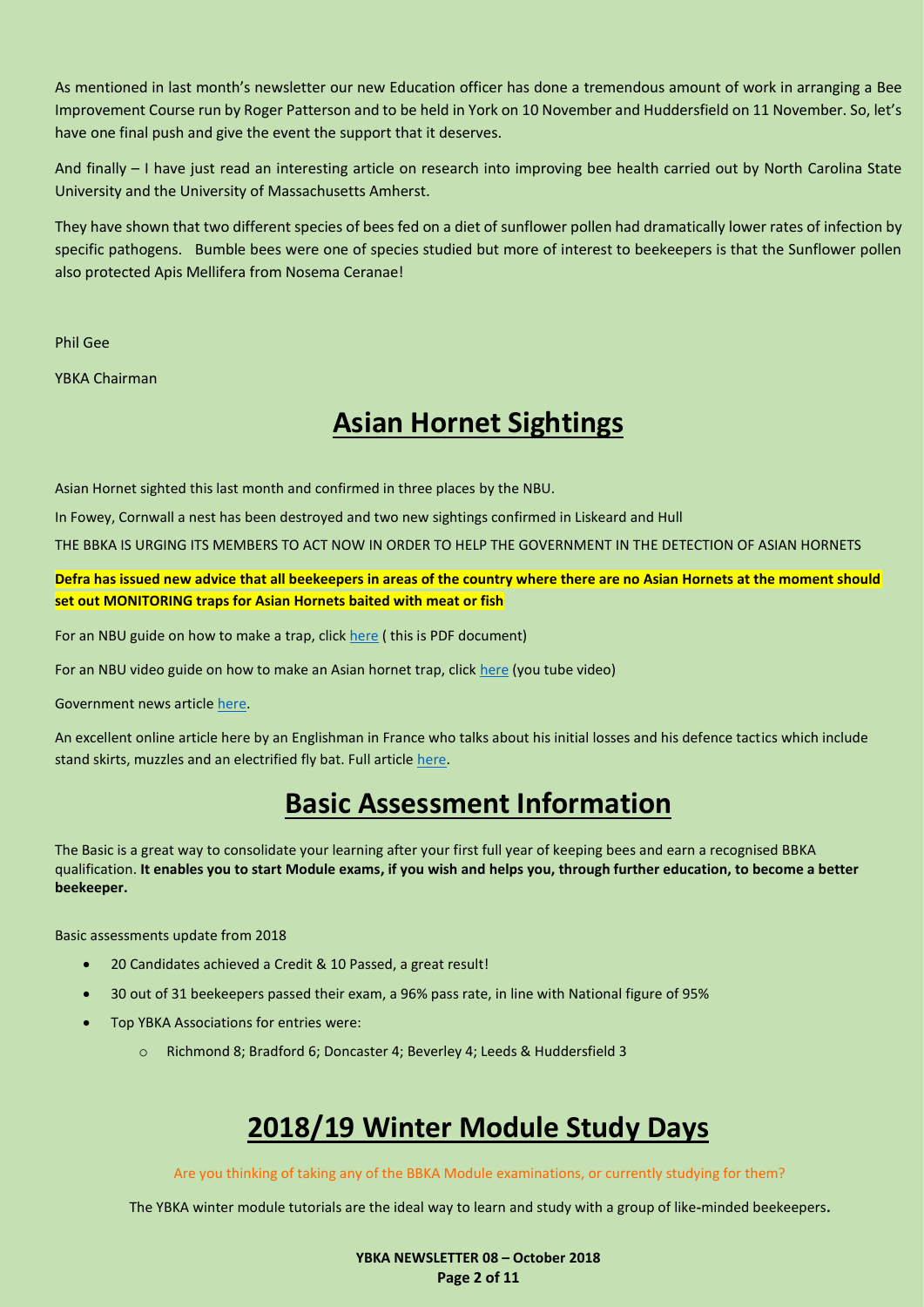Each tutorial will cover an overview of the syllabus, with an expert tutor, who will guide you through what is required within the module**.** Held at the YBKA pavilion at the Yorkshire Event Centre, Harrogate, from 10am till 3pm

**Saturday 3 November 2018 with Clare McGettigan -** Module 1 Honeybee Management **Saturday 8 December 2018 With Roger Pool & Dave Shannon -** Module 2 Honeybee Forage & Products **Saturday 12th January 2019 with Ivor Flatman -** Module 3 Honeybee Pests, Diseases and Poisoning **Saturday 9 February 2019 with Wendy & Simon Maslin -** Module 7 Selection and **B**reeding of Honeybees These tutorials are free and are a great way to learn together in informal surroundings. There is no obligation to **take** an exam. **To book a place please contact Elaine Robinson YBKA Education Officer[: education@ybka.org.uk](mailto:education@ybka.org.uk) advising which Study Day(s) you'd like to book a place on & which Association you belong to**

**Saturday 24th November : YBKA AGM – Harrogate Showground**

**Saturday 3 rd November : YBKA Study Day – Harrogate Showground**

**Saturday 10th November : Bee Improvement day – York**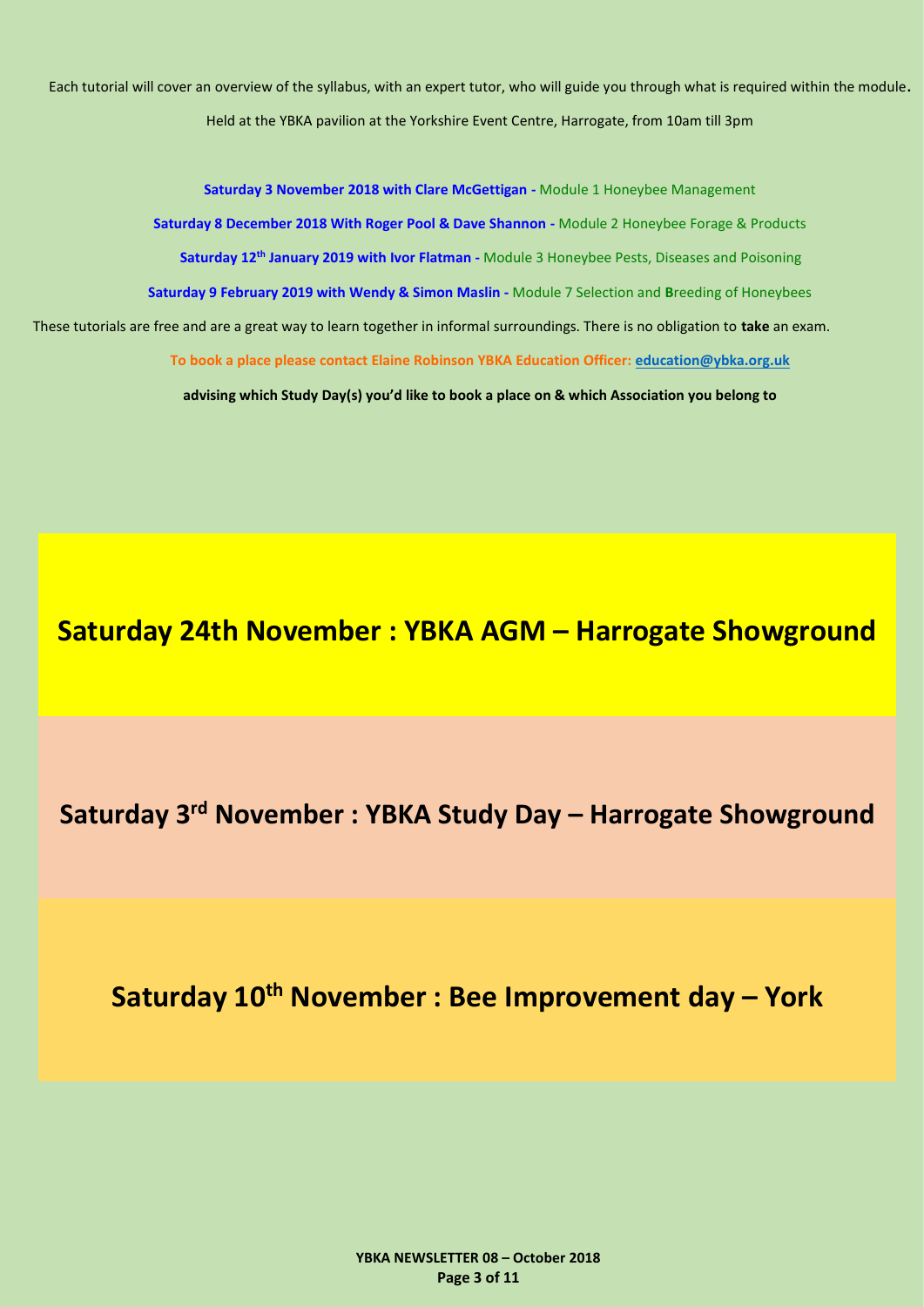<span id="page-3-0"></span>



# **ROGER PATTERSON BEE IMPROVEMENT EVENT**

# York 10" November or Hudderstield 11" November

Roger Patterson, who owns and manages Dave Cushman's famous beekeeping website, is coming to Yorkshire across 2 dates in November, to spend a full day with YBKA members, talking on the subject of Bee Improvement. To include assessment of colonies, recording positive characteristics, bee breeding and queen rearing techniques. The event is suitable for beginners and experienced beekeepers alike.

See YBKA website for details and to make a booking http://ybka.org.uk/eventr/category/eventr/

> YBKA NEWSLETTER 08 - October 2018 Page 4 of 11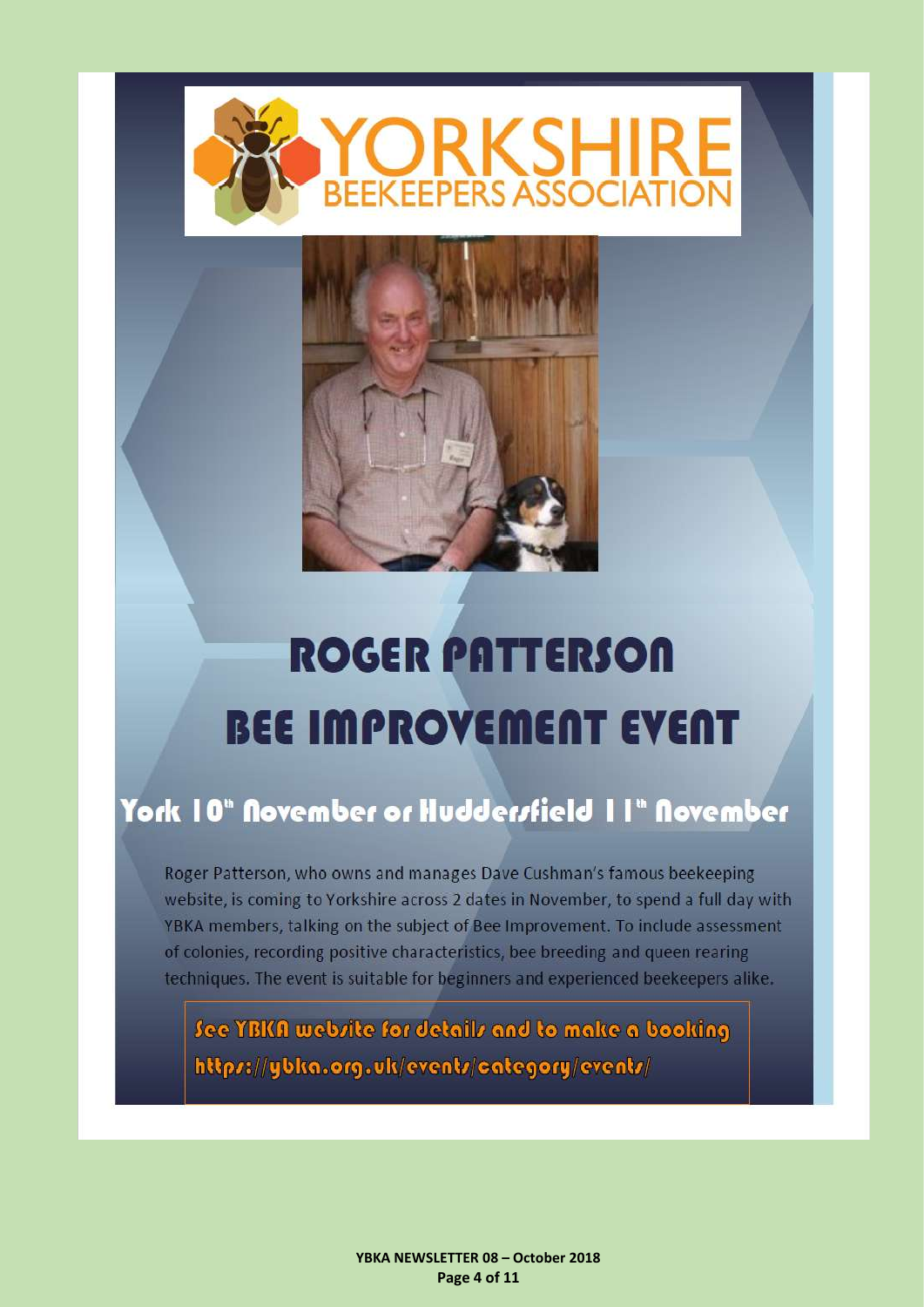# **District Events For All**

<span id="page-4-0"></span>Yorkshire Beekeepers Association have 21 district associations that run events through the year. Below are districts and their events where they are happy for any beekeeper from any of the district associations to pop in if they wish

### **Richmond & District BKA 2019. District website [here.](http://richmondbeekeepers.co.uk/)**

We meet monthly, on Monday evenings at 7.30pm at Richmond Golf Club, Gold Club website [here.](http://www.richmondyorksgolfclub.co.uk/)

Winter program is;

- Mon 7 Jan Ian Glastonbury top bar hives
- Mon 4 Feb Louisa & Michael Ells Our first year
- Mon 4 March Gerry Collins 'Selection & queen rearing for the hobbyist beekeeper'
- Mon 1 April Mike Samworth 'Using microscopes for beekeepers'

### **Beverley BKA hold their winter meetings at The Darby & Joan Hall, Finkle Street, Cottingham, HU16 4AZ.**

Meetings start at 7.30pm and run until about 9:30 pm. We have a refreshment break and raffle. Our winter programme is as follows:

- Monday Oct 1st My Rooftop Apiary, Allan Carswell
- Monday Nov 5th Beverley BKA's AGM, followed by Question Time
- Monday Dec 3rd BBKA President, Margaret Murdin
- No Meeting in January 2019
- Monday Feb 4th Hull Allergy Unit
- Monday Mar 4th An Introduction to Bee Watching, Dr Africa Gomez
- Monday Apr 1st An update on The Flow Hive &The Bentley Hive, John Tunnicliffe

**If your district is running events where they are happy for beekeepers from other districts to attend please email the newsletter editor the details and I will add them in here for all to see and share.**

# **Jobs in the apiary in October**

<span id="page-4-1"></span>As I sit here in my conservatory writing the October apiary article for our newsletter, I ask myself, "Is this late September, or are we still in June or July?" It's a lovely sunny day here again and the outside temperature, believe it or not, is 23°C. I was down in one of my apiaries yesterday and there was a flood of activity, bees coming and going from every hive and still bringing in both pollen and nectar and working like on a Summer's day. No doubt over the next few weeks this will all change, but this late good weather is providing a fantastic late rush of stores for our bees.

Looking closely, I could see a mass of bright yellow pollen coming in on my bees in almost every hive, mixed with the light-grey, pollen I usually see at this time of year from the ivy. On further investigation around the apiary area I was very surprised indeed to find a mass of dandelion flowers in a late second flush with lots of my bees in attendance. I saw the same all along the banks of the local river and drainage ditches. A combination, I believe, of the late high temperatures, much needed occasional heavy showers and lovely sunny weather that many of us are experiencing at present.

October is the month when the jobs in the apiary are ending for another beekeeping season. Personally, I like to think of it as the start of my coming year.

When I have ensured all my colonies are queen right; free from any visible diseases; treated against Varroa and if required, given liquid feed to supplement the nectar coming in; I want to check that they all have sufficient pollen stores to last. Pollen is another vital ingredient for overwintering bees. Thinking back, if we have the same winter as last year they are going to need every little bit of it. Aim for a good 50/ 60lb of stores in each hive. With the strong reproduction of our modern queens, I like to add a full super to every hive as I feel just filling up a brood box is not enough to get a strong modern colony through the winter months.

> **YBKA NEWSLETTER 08 – October 2018 Page 5 of 11**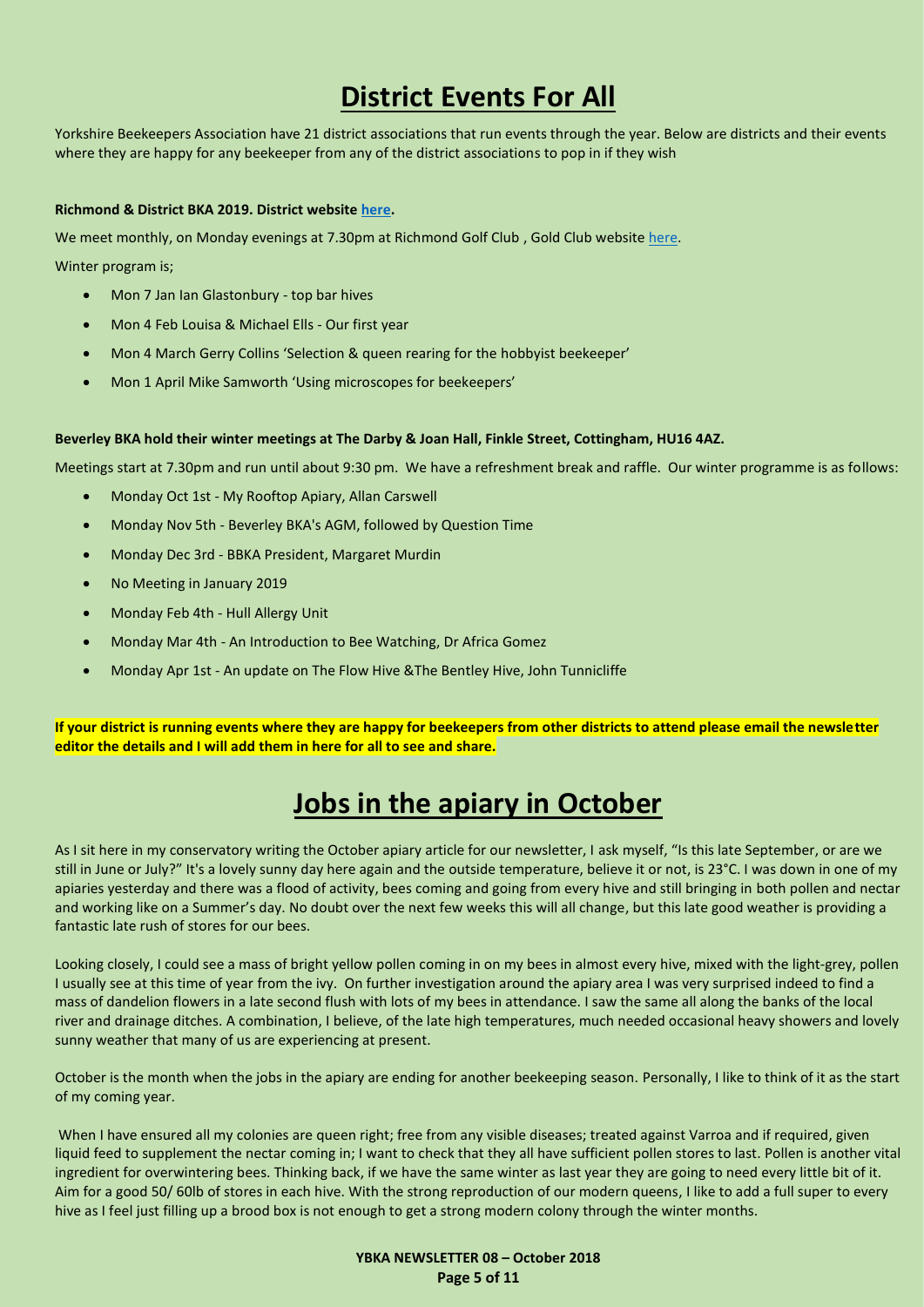The next thing I do and I know this is very controversial with some older beekeepers is, as follows:

Having removed all my queen excluders for cleaning for the next season, I swap my super from above, to below the brood box. This manipulation works well for me for three main reasons.

- 1. it keeps the colony in the brood box warmer (all my bee hives have open mesh floors.
- 2. I usually treat my bees with oxalic acid on the shortest day. This way, the brood box is at the top, giving easier access to the bees for carrying out the trickle method.
- 3. come springtime, the queen is invariably laying up in the brood box, as it's the warmest place in the hive, rather than in the super, had it been left on top without an excluder.

So, give it a try and see if it also works well for you. It's not always what's written down in beekeeping books that is the best way of doing something, but rather what works for you! Experimentation is very often a good thing, and the phrase nothing ventured nothing gained comes to mind.

So, one or two things still left to do:

- put a quilt or old carpet square on top of your crown board to keep in the warmth. But don't block the vent hole in the crown board. Cut out a small corresponding hole. Heat travels upwards and is lost through the lid if not insulated.
- check your hives are protected against pests, (mice especially)
- place mouse guards on your entrances and ensure that all your boxes and lids fit well with no small gaps.
- place a heavy stone on the lids to prevent them getting dislodged or blown off.
- if your apiary is in an area visited by green woodpeckers, fix a small chicken mesh cage around each hive and over the top, about 6 inches from the sides, all around and peg it down securely. This stops green woodpeckers ruining your hives and killing your brood and bees.
- ensure all your hives are well off the ground on stands or another way. As damp or wet ground is a bad thing with over wintering bees. They need good ventilation and dry conditions.

All these things completed, your bees and hives should be safe and well provided for. Now you have all winter for those other jobs you couldn't get to in mid-season. I will go through these in the next edition.

<span id="page-5-0"></span>Happy beekeeping Dave Shannon.

# **The Science Behind Bee Keeping**

### **Brood Affects Hygienic Behaviour in the Honey Bee:**

Despite receiving much attention, the ectoparasitic mite *Varroa destructor* (Anderson and Trueman) and the pathogens it vectors remain critical threats to the health of the honey bee *Apis mellifera* (Linnaeus) (Hymenoptera: Apidae). One promising intervention approach is the breeding of hygienic honey bees, which have an improved ability to detect and remove unhealthy brood from the colony, and are thus more resistant to *Varroa*. While much hygienic behaviour-related research has focused on enhanced adult honey bee olfaction, less attention has been paid to the olfactory signals that originate inside the brood cell, triggering hygienic removal. Full article [here.](https://academic.oup.com/jee/advance-article/doi/10.1093/jee/toy266/5095208)

### **Distance between honey bee Apis mellifera colonies regulates populations of Varroa destructor at a landscape scale:**

Inter-colony distance of *Apis mellifera* significantly affects colony numbers of the parasitic mite *Varroa destructor*. We set up 15 apiaries, each consisting of two colonies. Each apiary pair was assigned an inter-colony distance of 0, 10, or 100 m. Colonies were rendered nearly mite-free, then one colony in each pair was seeded with 300 female mites (mite-donor colony), while the other remained uninoculated (mite-recipient colony). After 4 months of monitoring, a whole-model analysis showed that apiaries in which colonies were spaced 100 m apart contained lower average mite numbers than 0 or 10 m apiaries. There were interactions among colony type, distance, and sampling date; however, when there were significant differences, mite numbers were always lower in 100 m apiaries than 10 m apiaries. These findings pose the possibility that *Varroa* populations are resource regulated at a landscape scale: near-neighbour colonies constitute reproductive resource for mites in the form of additional bee brood. Full articl[e here.](https://link.springer.com/article/10.1007/s13592-016-0443-9)

### **Comparative Pollination Efficacies of Five Bee Species on Raspberry:**

Unlike many other rosaceous fruit crops, commercial raspberry cultivars are largely self-fertile and mostly self-pollinate autogamously. However, their floral morphology does not allow for complete auto pollination, which often yields unmarketable small or crumbly fruits. Insect visitation is therefore essential to maximize raspberry production. Honey bees are typically used to pollinate commercial raspberries, but escalating prices for hive rentals coupled with increasing acreage encourages evaluation of other manageable pollinators. Four other manageable bee taxa—various *Bombus* spp., *Osmia lignaria Say*, *Osmia aglaia Sandhouse*, and *Osmia bruneri Cockerell*—are all promising raspberry pollinators. Full articl[e here.](https://academic.oup.com/jee/advance-article/doi/10.1093/jee/toy226/5075877?searchresult=1)

> **YBKA NEWSLETTER 08 – October 2018 Page 6 of 11**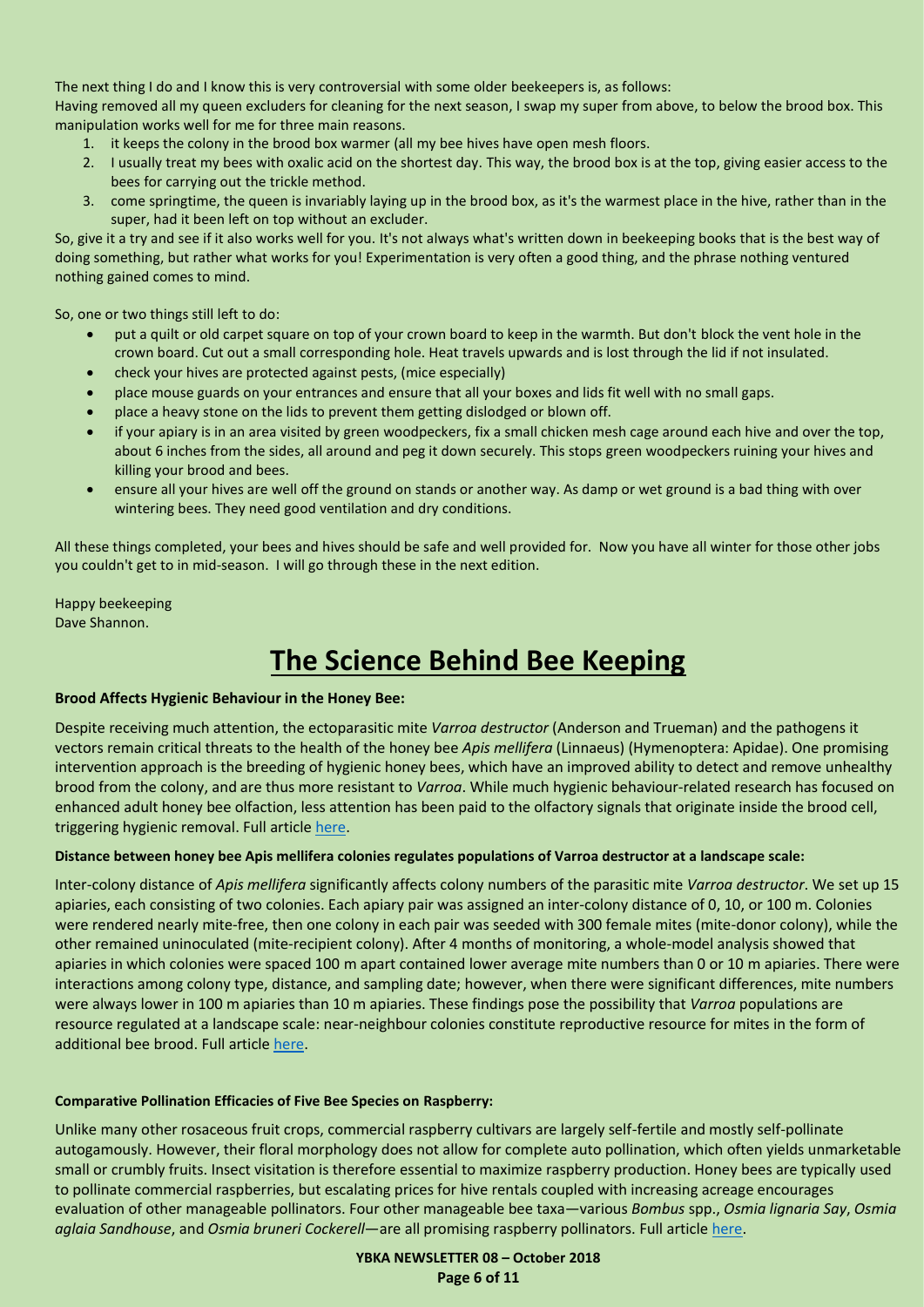### <span id="page-6-0"></span>Get 13 Issues for the Price of 12! Use code NEWS18Y at checkout\*

# **Bee informed**

# **Why choose Bee Craft?**

- International award-winner
- Britain's best-selling beekeeping magazine
- authoritative information for new and experienced beekeepers
- latest news
- your letters
- features
- latest research
- **BKids and youth sections**
- what's on
- classified ads
- online shop
- $\rightarrow$  online bonus features

### You've got the equipment

You're buzzing to go

**Subscribe to Bee Craft magazine for** the informed 'know how' in each month's edition

Join the Bee Craft Live webinars and ask your questions each month

# bee-craft.com/shop

Why not try mastering the art of mead making. A very useful book would be Mead Making, Exhibiting & **Judging by Harry** Riches.



This title details the making and decorating of flat sheets of wax for petals and leaves; of roses, crocuses, and other wax foundation flowers. "I have been making wax flowers for a long time and I must say that I have really enjoyed it. I hope you will too" **Elizabeth Duffin** 



Valid

only.



**Keeping Bees without Fuss** or Chemicals by Joe Bleasdale. Chemical free beekeeping! Often a controversial but much loved attitude towards beekeeping.



Honey and Healing By Pamela Munn and Richard Jones. Compiled from the IBRA Papers," Honey and healing: from the hive to the hospital."



Visit www.northernbeebooks.co.uk Ring 01422 882751

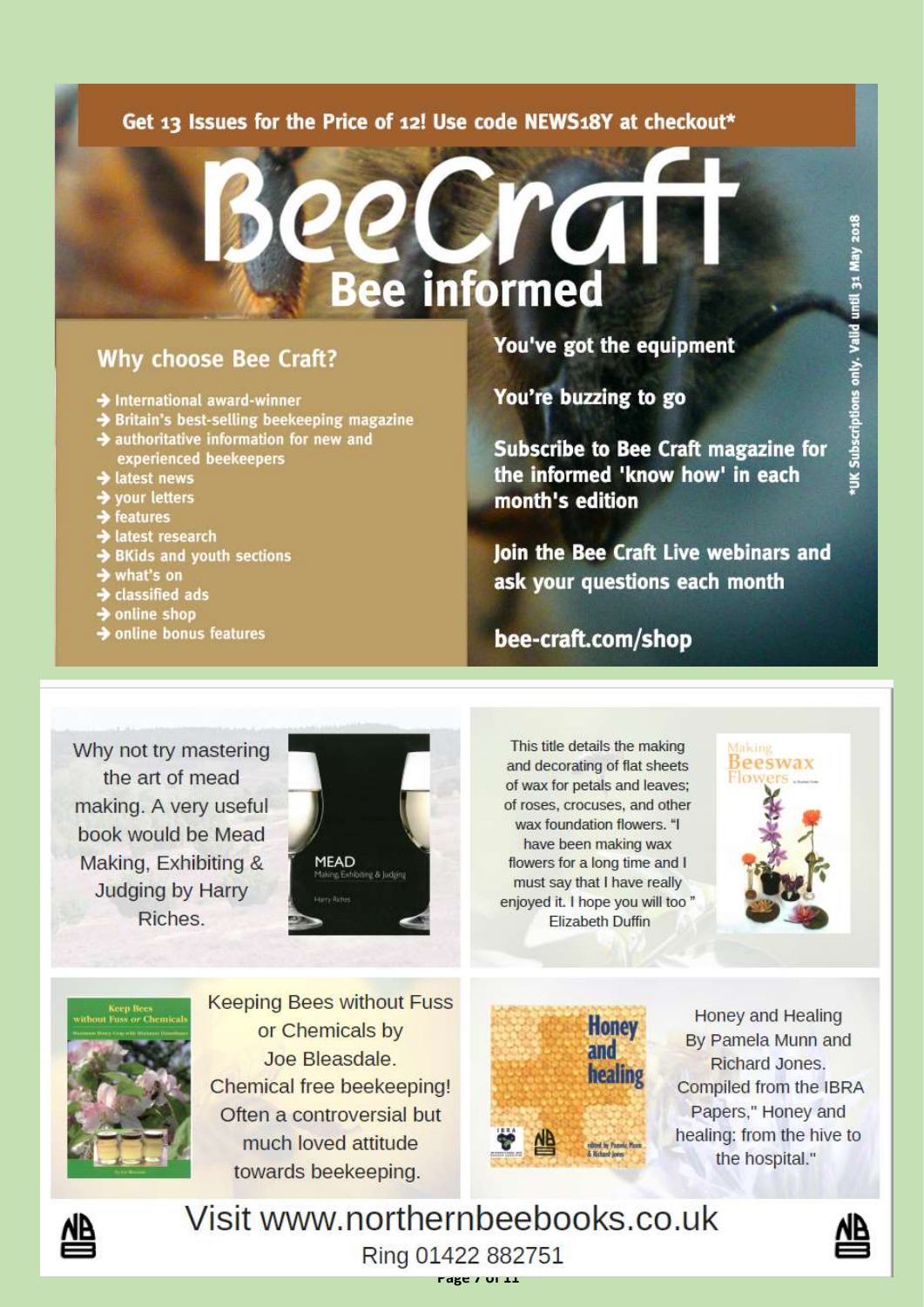# **MAISEMORE APIARIES LTD MANUFACTURERS & SUPPLIERS OF BEEKEEPING EQUIPMENT**



**YBKA NEWSLETTER 08 – October 2018 Page 8 of 11**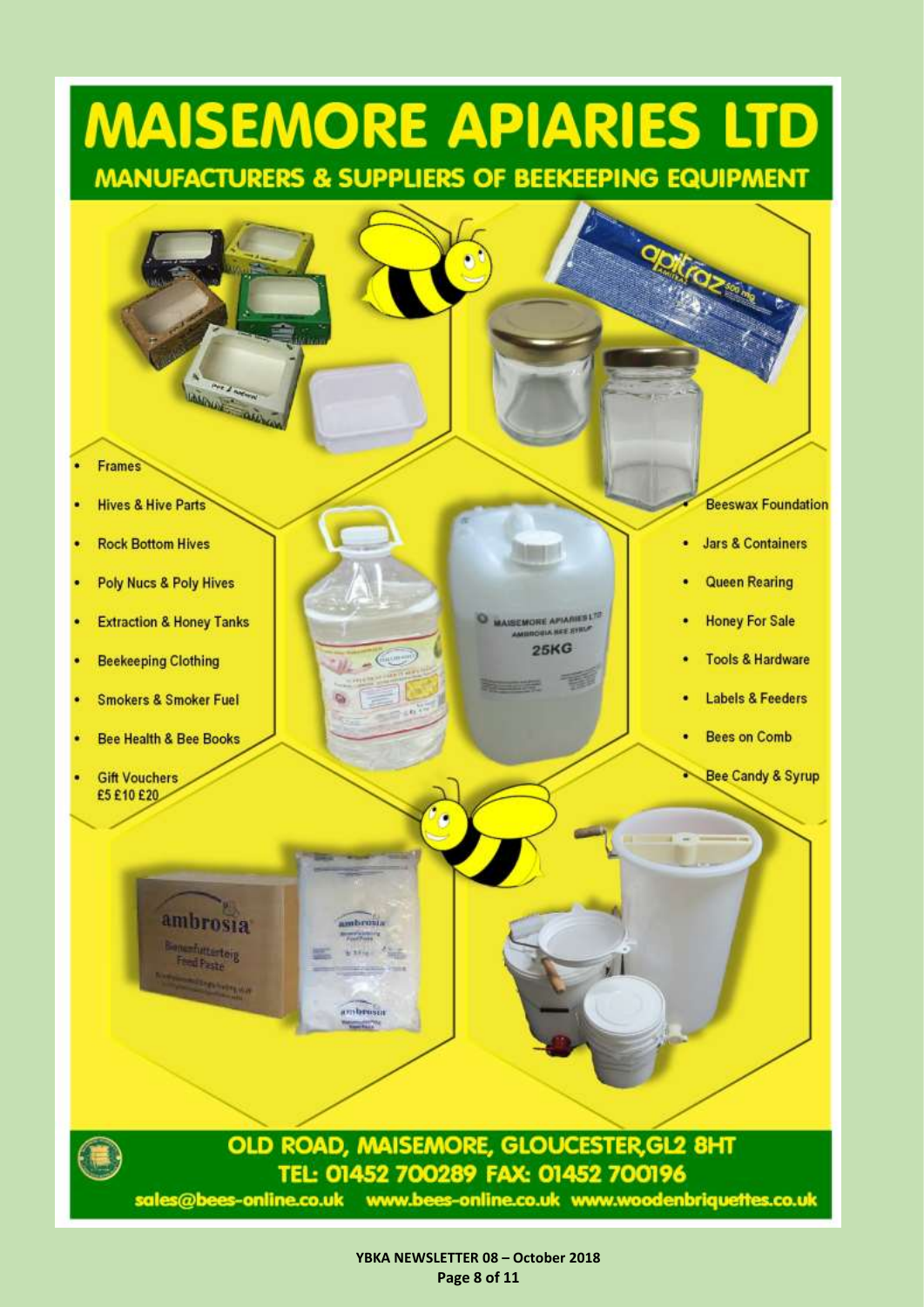

**YBKA NEWSLETTER 08 – October 2018 Page 9 of 11**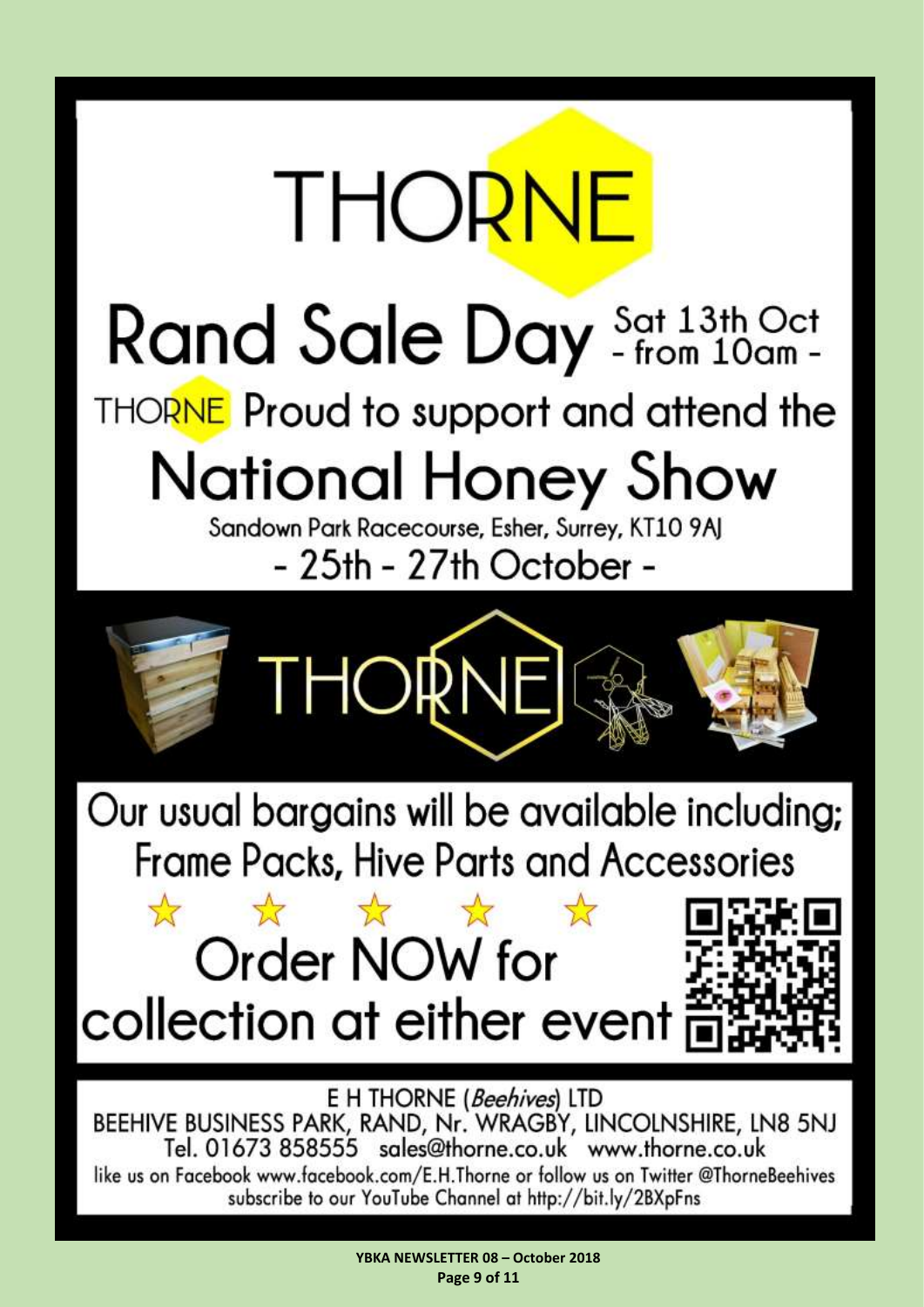<span id="page-9-1"></span><span id="page-9-0"></span>

| <b>Committee</b><br>Position                   | Name                      | e-mail address                       | Telephone(s)  |
|------------------------------------------------|---------------------------|--------------------------------------|---------------|
| Chairman                                       | <b>Phil Gee</b>           | pjgphilgee@btinternet.com            | 01422 886114  |
|                                                |                           |                                      | 07769 650059  |
|                                                |                           |                                      |               |
| <b>General Secretary</b>                       | <b>Roger Chappel</b>      | secretary@ybka.org.uk                | 01325 315741  |
|                                                |                           |                                      | 07905 190701  |
| <b>Treasurer</b>                               | Norbert Cooper            | norbert.cooper@btinternet.com        | 01937 834 809 |
|                                                |                           |                                      | 07957 404 047 |
| <b>Education/Examinations Officer</b>          | <b>Elaine Robinson</b>    | education@ybka.org.uk                |               |
| <b>Membership Secretary</b>                    | Jonathan Burton           | jonathanburton@aol.com               | 01909 569400  |
|                                                |                           |                                      | 07894 562 824 |
| Webmaster                                      | David Lamont              | davidlamont431@btinternet.com        | 01274 619787  |
|                                                |                           | dave@mtvhosting.co.uk                | 07968 817153  |
| Honey Show Chief Steward                       | Dave Shannon              | daveshannon.aca@me.com               | 01302 772837  |
|                                                |                           |                                      | 07907 856515  |
| <b>Newsletter Editor</b>                       | <b>Chris Barlow</b>       | newsletter@ybka.org.uk               | 07849 150 837 |
| <b>Equipment/Resources Officer</b>             | Derrie O'Sullivan         | derrie@ntlworld.com                  | 07801 953 145 |
|                                                |                           |                                      |               |
| <b>Area Representatives</b>                    |                           |                                      |               |
| <b>Beverley</b>                                | <b>Position Available</b> | Apply to YBKA secretary for position |               |
| Wharfedale                                     | Rob Claxton-Ingham        | claxtoninghamrob@gmail.com           | 07961 423 216 |
| Barnsley, Doncaster & Rotherham                | <b>Bronwen White</b>      | bron@mistral138.plus.com             | 01142 307957  |
| Halifax, Huddersfield, Wakefield &             |                           |                                      |               |
| Pontefract                                     | <b>Phil Gee</b>           | pjgphilgee@btinternet.com            | 01422 886114  |
|                                                |                           |                                      | 07769 650059  |
| Darlington, Northallerton, Richmond            | <b>Roger Chappel</b>      | secretary@ybka.org.uk                | 01325 315741  |
|                                                |                           |                                      | 07905 190701  |
| <b>Bradford</b>                                | <b>Position Available</b> | Apply to YBKA secretary for position |               |
| Easingwold                                     | John Gaunt                | $i$ .gaunt@wass.co.uk                | 01347 868516  |
| <b>Barkston Ash</b>                            | <b>Sandy Goodall</b>      | s.goodall@btinternet.com             | 01937 844827  |
| York                                           | <b>Vicky Leaf</b>         | vicki@glade-farm.co.uk               | 07847 327 861 |
| Airedale                                       | <b>Position Available</b> | Apply to YBKA secretary for position |               |
| Leeds<br>Whitby, Scarborough, Malton & Ryedale | <b>Katey Slater</b>       | slaterkatey@gmail.com                |               |
| & BBKA ADM Delegate                            | Tony Jefferson            | stoneleabees@yahoo.co.uk             | 07749 731945  |
|                                                |                           |                                      |               |
| <b>YAS Rep</b>                                 | <b>Ivor Flatman</b>       | ivor.flatman@homecall.co.uk          | 01924 257089  |
|                                                |                           |                                      | 07751 061753  |

President: Lord Gisborough, Gisborough Hall, Gisborough, Yorks TS14 6PT